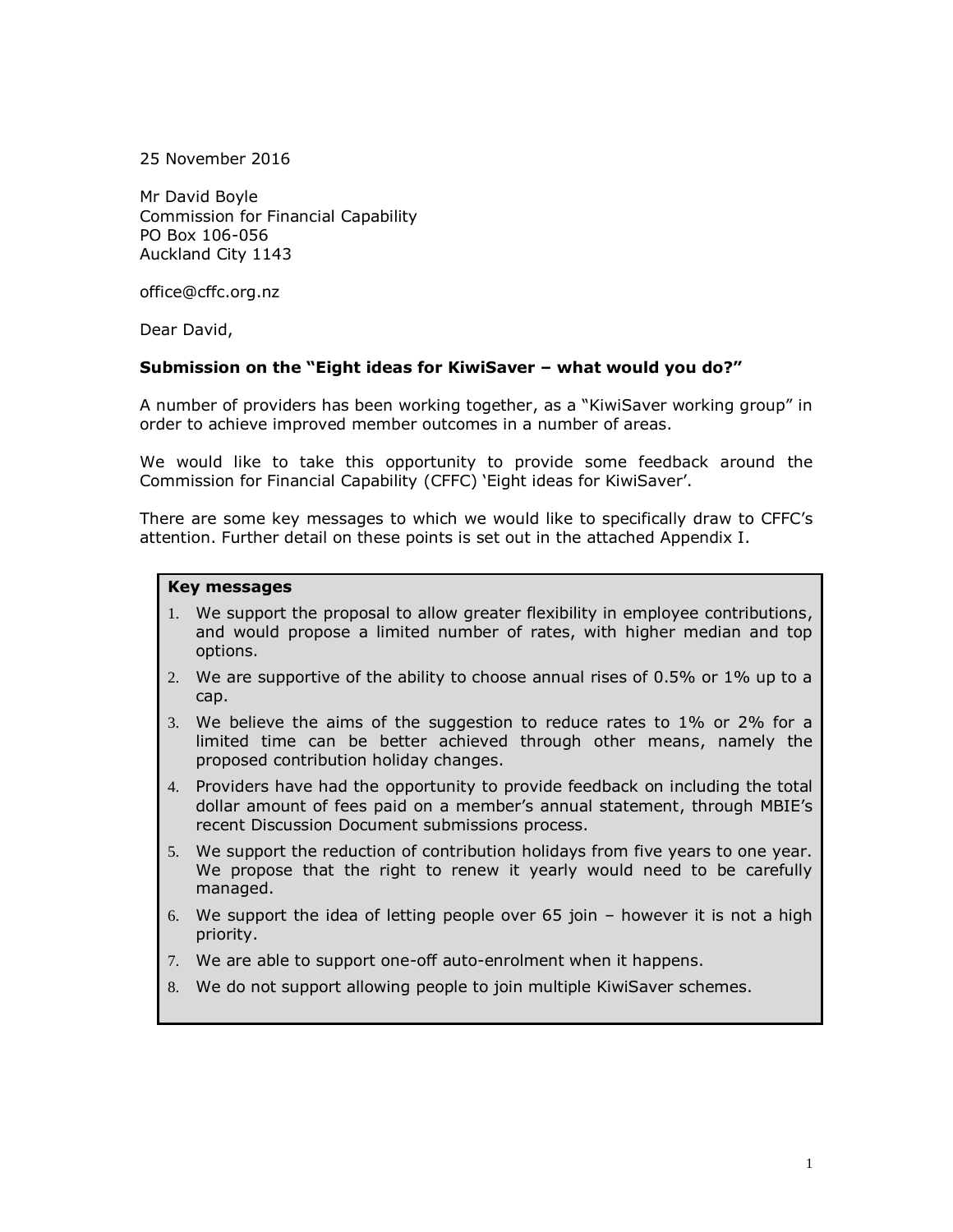# **Publication of feedback**

We are happy for our feedback to be used or published by CFFC.

# **About the KiwiSaver working group**

The group was formed out of the 2015 Inland Revenue (IR) annual KiwiSaver meeting and includes representatives from the following KiwiSaver providers and industry participants:

- ANZ New Zealand Investments Limited
- $\bullet$  AON
- $\bullet$  BNZ
- Booster
- Kiwi Wealth
- Medical Assurance Society New Zealand Limited
- Mercer (N.Z.) Limited
- Milford Asset Management
- Guardian Trust
- Westpac New Zealand Limited / BT Funds Management (NZ) Limited
- Workplace Savings NZ

# **Contact for submission**

We welcome the opportunity to discuss any of our feedback directly with CFFC representatives. Contact details for the working group if required, are:

Sarah Beauchamp [Sarah.beauchamp@anz.com](mailto:Sarah.beauchamp@anz.com) 09 251 3844 021 799 581

Yours sincerely

Sarah Beauchamp

Senior Product Manager ANZ New Zealand Investments Limited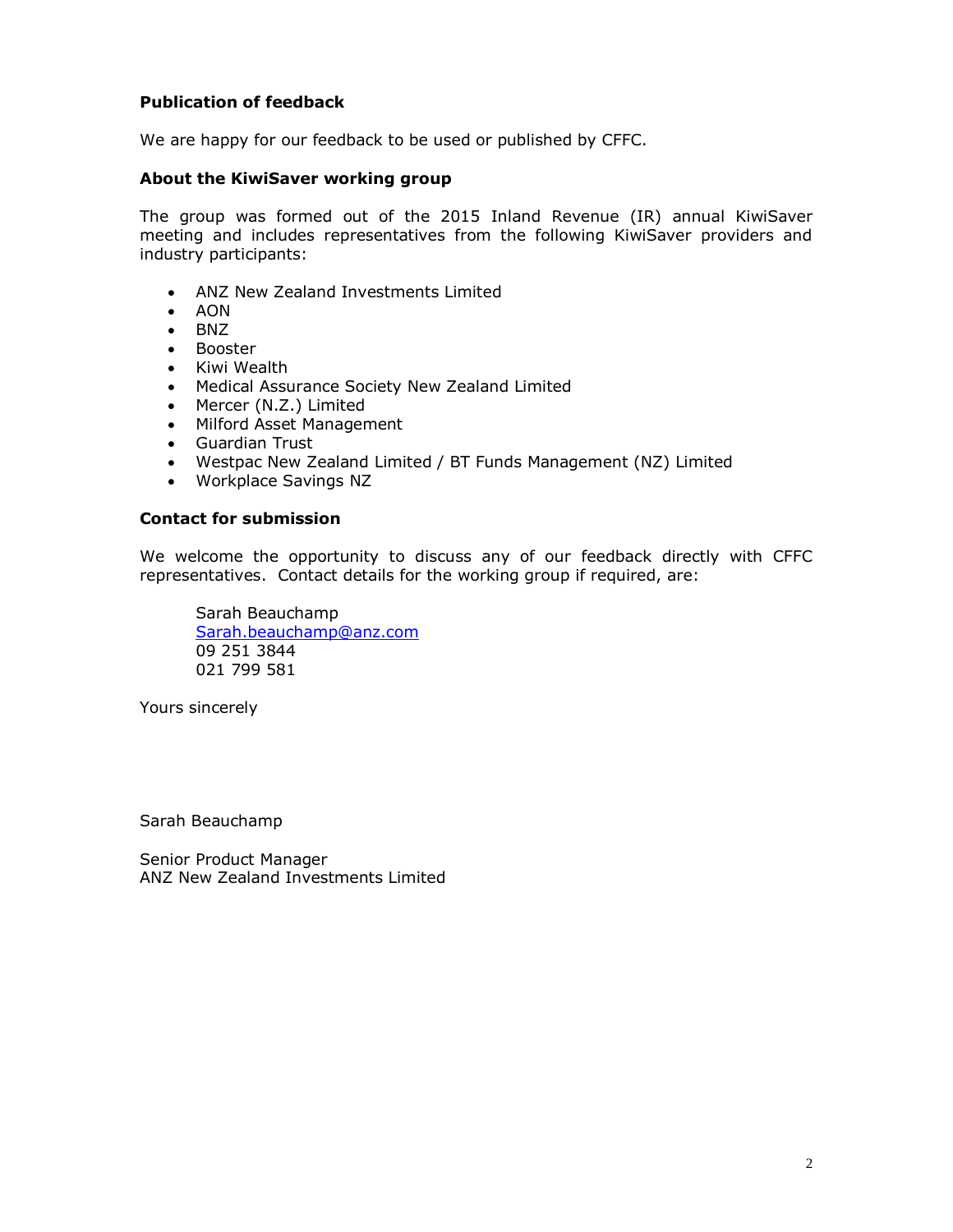#### **Appendix I – Detailed feedback**

# **1) We support the proposal to allow greater flexibility in employee contributions.**

- Average contribution rates in New Zealand already lag behind many other jurisdictions such as Australia (where rates are planned to increase from a current 9.5% to 12% in 2025). Initiatives designed to facilitate contributions at internationally comparable rates should be embraced.
- Feedback received by scheme providers from their members seems to indicate that the jump from 4% to 8% is too big and so is a deterrent for members who wish to make higher contributions beyond 4% but under 8%. Having an option between the two may encourage more members to contribute more than 4%.
- Thought was given as to whether an appropriate option might be to stipulate a minimum with no maximum and the member simply able to choose a contribution rate above that. However, too many choices may induce a level of paralysis. Continuing with a limited set of choices seems more likely to be helpful for a member rather than an 'empty box' approach or too many options. Defined steps can also provide guidance and an implicit recommendation. Initial discussions with some payroll software providers also indicated that the open-choice option would potentially be complex for both the software providers to implement, and for payroll administrators to work with.
- Behavioral science experiments indicate that consumers are often drawn to a median option and so introducing a set series of options where the middle is set higher than the current middle option may prove effective in providing members with more for their retirement.
- There may be an implication with the current three choices, that 8%, as the top rate, is the most that members need to contribute at to provide for a very comfortable retirement.
- As a suggestion we would recommend set choices of 3%, 4%, 6%, 8% and 10%. This would close the gap between 4% and 8%, provide greater flexibility, a higher median option, a higher top option to align with other jurisdictions, but would not overload on choice.
- Initial discussions with IR and some payroll providers indicated that low level change such as this would not cause any significant issues. Previous changes in contribution rates (such as the movement in the minimum from 4 to 2 to 3) have been absorbed relatively easily. Further consultation on the operational impact would be recommended.

# **2) We are supportive of the ability to choose annual rises of 0.5% or 1% up to a cap.**

- This suggestion provides a logical way to increase contribution rates over the short and medium term.
- The recent FMA white paper 'Using behavioral insights to improve financial capability' highlighted the power of a 'save more tomorrow' approach and showed the impact it has had previously in randomized control trials.
- Utilizing the power of introducing a new default action where increases happen automatically could provide a step change in the approach many members take to investing.
- Increased contribution flexibility beyond the current three rates may help facilitate any gradually stepped rising rate.
- The complexity of implementation, in particular the question of who would manage the ongoing increases, should be taken into account in the final legislation. Under the current model, neither the IR nor providers would be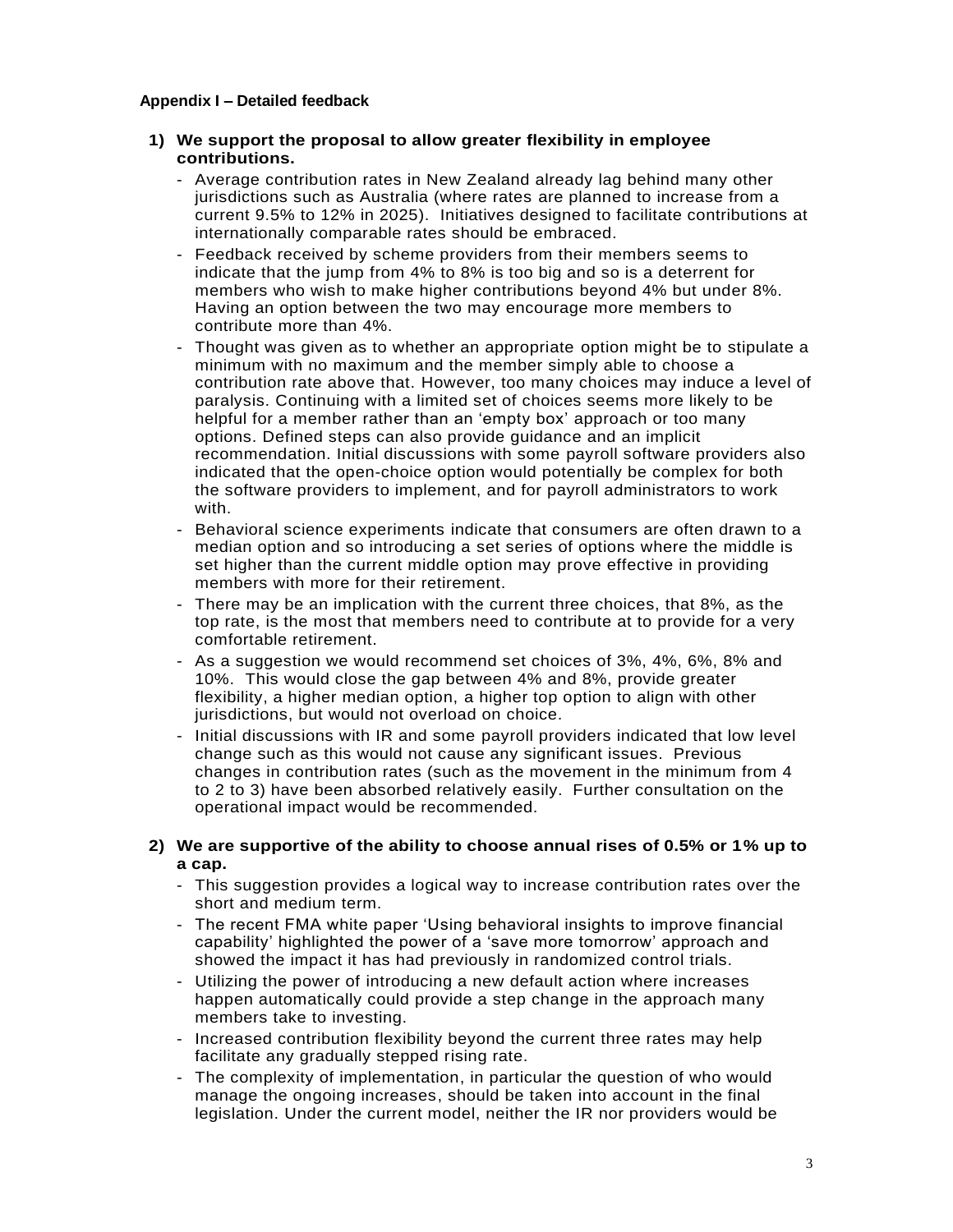able to administer the required rate increases, as neither of these parties have visibility of contribution rates. Payroll providers would need to provide the necessary functionality for employers to administer this feature, however smaller employers and in particular those not using payroll systems, may struggle to administer the required rate increases.

- An alternative approach to implementation would be for IR to be legislated as central administrator for the contribution rates, allowing both providers and IR to also collect members' contribution rate data, and pass through the B2B message system to employers. This model would not only provide a solution for this proposed new feature, but would also increase transparency of rates amongst all industry participants, provide for a better member experience when choosing a contribution rate and make it easier for providers to engage with members about increasing contributions.
- There may also be concerns about adding complexity to the relatively straightforward proposition of KiwiSaver i.e. making the options too confusing for members, leading to lack of engagement. This could be overcome through education and would be worth addressing to achieve the outcome.
- There is existing scope for providers to engage the member at regular intervals throughout their KiwiSaver membership to encourage or suggest employee contribution rate increases. Again however as these changes require the member to engage with their employer, outside of any control from providers and IR, this is potentially not as effective as a 'default' rising rate.
- Members contributing via direct debit/direct credit may also be able to be engaged with at regular intervals to increase rates, or for those that choose a direct debit, a gradually increasing amount could potentially be automated.

# **3) We believe the aims of the suggestion to reduce rates to 1% or 2% for a limited time can be better achieved through other means**

- It can be hard to invest 3% of wages or salary and so the appeal of being able to contribute at a lower level for a limited period of time is clear.
- Just like the previous suggestion the complexity around implementing seems significant. The burden of responsibility for administering and monitoring would fall on either payroll administrators and / or IR.
- Equally this would broaden the contribution rate choice beyond the scope of the recommended five options, and so raises the same challenges inherent in that, namely increased complexity around changes to payroll systems, and an overabundance of choice for the member.
- Also, whilst the full contributions holiday facility exists, those struggling to make payments seem more likely to choose to take a full holiday rather than a reduction.
- If the aim is to allow a mechanism for reducing contributions for a limited period of time, then we would suggest focusing attention on implementing changes to the contribution holiday facility rather than introducing new, potentially complicated, alternatives (see answer to question 5 for recommendation on proposal for contributions holidays).
- **4) Providers have had the opportunity to provide feedback on including the total dollar amount of fees paid on a member's annual statement, through MBIE's recent Discussion Document submissions process.**
- **5) We support the reduction of contribution holidays from five years to one year. We propose that the right to renew it yearly would need to be carefully managed.**
	- In 2015, ANZ conducted research on a sample of nil-contributors and found that the vast majority of people not contributing to KiwiSaver were doing so for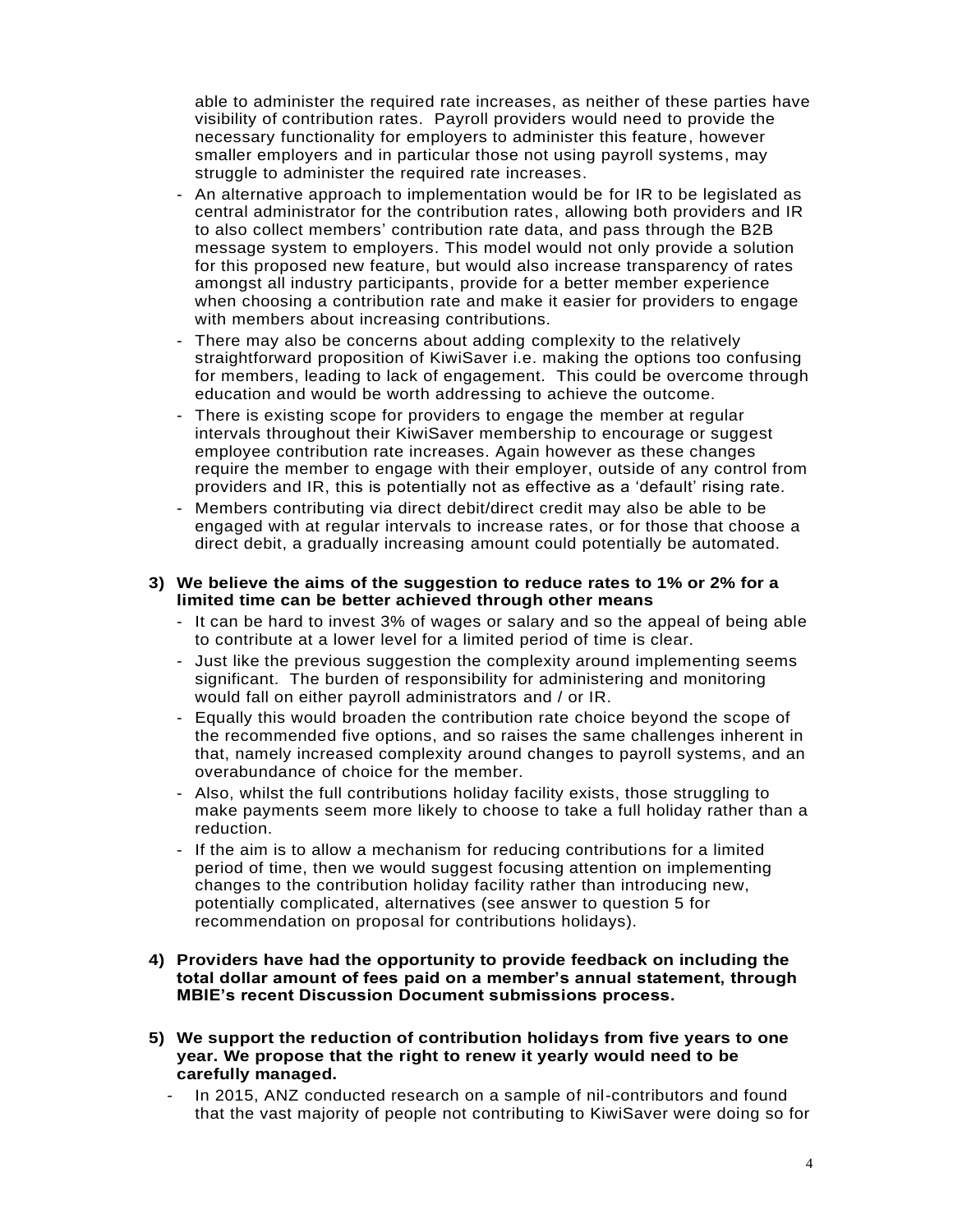good reasons, rather than apathy. 65% of people had affordability issues, with a clear theme in the verbatim comments being around financial hardship, focusing on covering daily expenses and paying off immediate debts first. Another 15% were either investing elsewhere or paying off their mortgage first. Only very few people (less than 3%) were not contributing because of reasons such as 'I'm too young to worry about retirement'. The results of this research support the idea of contribution holidays as part of the KiwiSaver model. However contribution holidays need to be carefully managed in order to balance the needs of people with affordability issues against the goal of encouraging people to save for their retirement. As such, the length of contributions holidays and how it is administered is crucial.

- We know from behavioural insights that people go with a 'default' option  $$ therefore it is more socially responsible to force a decision on a more regular basis.
- Five years out is too far out for people to predict their financial situation.
- We assume a reduction in term would be administered in the same way as currently, i.e. the IR notify the member when the contribution holiday is ending and there is an option to start another contribution holiday. We would caution making the renewal process too much of a 'default' option, i.e. there should be a decision and action involved, to avoid the 'default' behavioural response. People should be making an active decision based on their financial circumstances in the next year, and their plans for retirement.
- We agree that there should continue to be an unlimited number of repeated contribution holidays allowed.
- We would also like to propose that a notification be sent to providers by IR when contribution holidays end. Currently an end date is included in the initial contribution holiday B2B message, however it would be a useful to receive notification of the member coming off contribution holiday when it actually occurs. This would enable providers to easily obtain an accurate picture of numbers of members on contribution holidays, so that they can more easily be part of the member engagement, support and education process.
- We are open to a discussion about providers owning the contribution holiday communications to members however it would be interesting to first understand more about IR's current experience with respect to member behaviour and the nature of the interactions before reaching a final decision.

# **6) We support the idea of letting people over 65 join – however it is not a high priority**

- This would be a nice-to-have however it is not a huge priority. We are mindful that many New Zealanders' confidence in KiwiSaver as an initiative is being undermined by the perceived tinkering by the Government. It should also be noted that such a change would cause a high degree of change in providers' communications and collateral – with portions of these costs (depending on the provider) potentially being passed onto members.
- We support giving retirees access to a low-fee managed fund broadening the perceived availability of investment options to New Zealanders. Particularly in the low interest environment, investing in a KiwiSaver scheme could be beneficial compared to investing in Term Deposits. The strength of the KiwiSaver brand could be of benefit – with the media coverage it receives and the higher degree of customer understanding as a result.
- Opening the scheme to retirees fits with the purpose and mechanics of KiwiSaver schemes, which are designed for retirement and decumulation, with a wide range of funds and regular withdrawal facilities.
- We assume that opening up to over 65s would not change the rules for the MTC payment (i.e. they would not be eligible if they joined over the age of 65). We would also assume that the scheme would be open, i.e. no initial lock-in